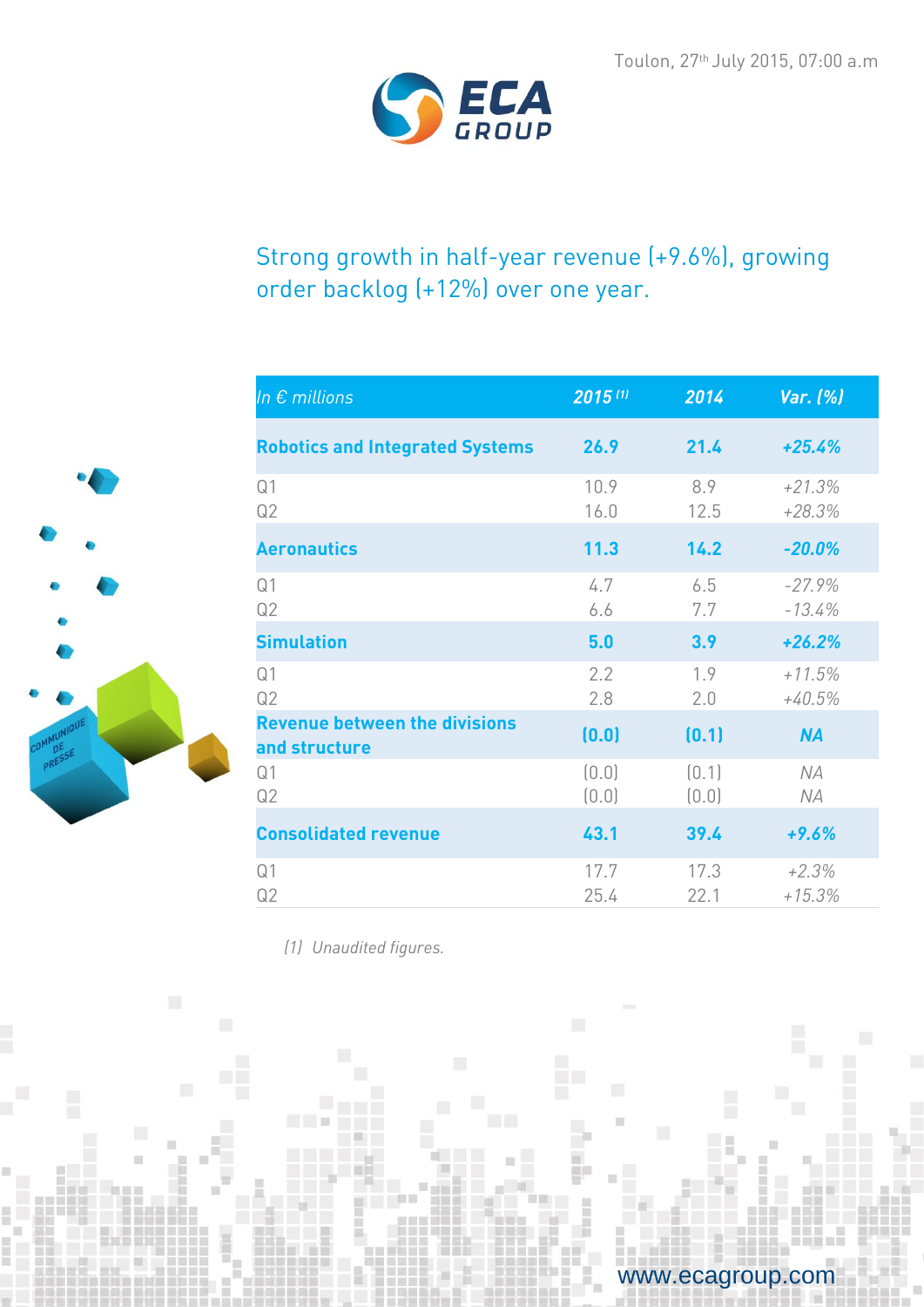

After excellent results in the first quarter (+2.3% vs. Q1 2014), [ECA Group](http://www.ecagroup.com/) revenue recorded very strong growth in Q2 (+15.3%).

Revenue for the full half-year amounted to  $£43.1$  million: +9.6% compared with H1 2014.

The positive trend displayed by the *Robotics and Integrated Systems* (+25.4% in the half-year) and *[Simulation](http://www.ecagroup.com/en/training-simulation*)* divisions (+26.2% in the half-year) was reaffirmed and amplified in Q2. The downturn in the *[Aeronautics](http://www.ecagroup.com/en/aerospace)* division slowed down in Q2 and the division has a solid order backlog (+52.7% compared with June 2014).

The Group's overall activity is strong after the signature of several significant contracts within the *Robotics and Integrated Systems* division *(see [press releases of April 10](http://www.ecagroup.com/en/financial/underwater-mine-countermeasure-future-eca-group-set-develop-autonomous-underwater-vehicles) and [17, 2015\)](http://www.ecagroup.com/en/financial/eca-group-confirms-its-role-global-player-unmanned-surface-vehicles)* and an exceptional contract of more than €10 million in the *Aeronautics* division *(see press release of April 22, 2015).*

R&D efforts continued at a steady pace during the first half of the year. These efforts focused mainly on the [A18 underwater drone](http://www.ecagroup.com/en/solutions/a18d) and the various missions of the [IT180 airborne drone.](http://www.ecagroup.com/en/find-your-eca-solutions/infotron) Regarding the latter, subsequent to the demonstration of the "Detection of malicious drone operators" mission *(see [press release of April 13, 2015\)](http://www.ecagroup.com/en/financial/neutralization-malicious-drones-eca-group-innovating-and-validates-unique-technology)* and considering the keen interest shown by customers, in particular regarding exports, ECA Group accelerated the industrialization of this activity in preparation of its marketing after the summer.

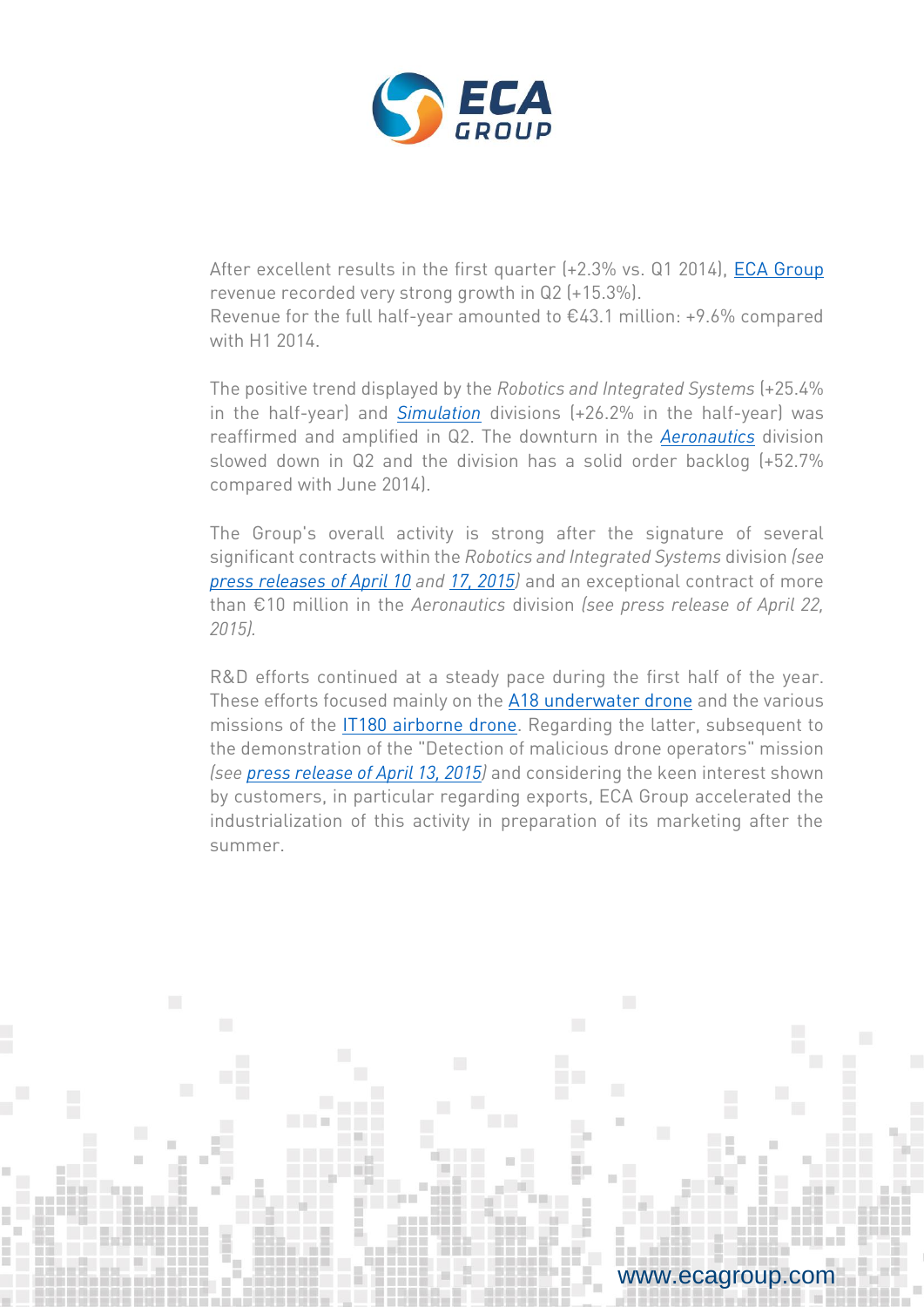

## **Outlook**

The Group enjoys good visibility for the rest of 2015 with a significant increase (to €101 million) in its order backlog as at June 30, 2015, representing growth of 12% compared with June 30, 2014.

The *Robotics and Integrated Systems* division should continue to record a good level of activity for the remainder of the year. Furthermore, important orders initially planned for the first half of the year should ultimately be signed in Q3, meaning this division will record even better sales in the second half of the year.

The *[Aeronautics](http://www.ecagroup.com/en/aerospace)* division expects strong revenue growth in the second half of the year. The contract of more than €10 million to provide a new assembly line for the front sections of the A320 to the Airbus Saint-Nazaire plant *(see [press release of April 22, 2015\)](http://www.ecagroup.com/en/financial/eca-groups-aerospace-division-won-major-contract-over-eu10-million)* should offset the decline in the division's sales in the first half of 2015. As at June 30, 2015, the order backlog had increased by more than 50% compared with June 30, 2014.

Lastly, the strong business development of the *[Simulation](http://www.ecagroup.com/en/training-simulation)* division and its order backlog of more than €17 million, a good amount for this segment, should enable the business activity to achieve annual revenue matching the very positive results of the first half of the year. This division currently shows ECA Group's best growth rate.

In the second half of the year, in keeping with the seasonality effect noted in previous years, the Group's business should be significantly higher than in the first half. The Group maintains its objectives for annual revenue.

> Next report Half-year results released on September 10, 2015